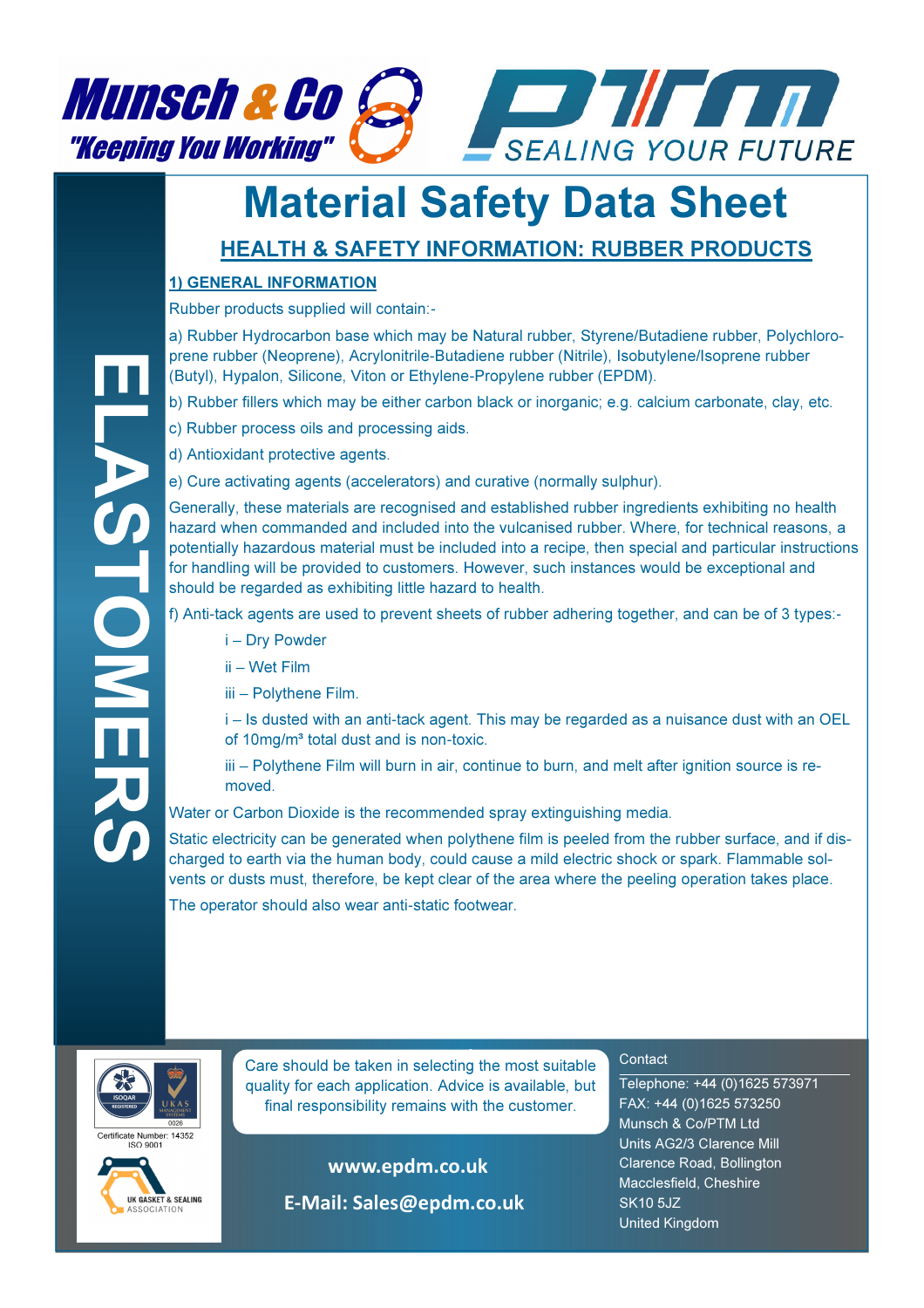

# Material Safety Data Sheet

#### 2) HEALTH INFORMATION & PROTECTION

In common with most rubber products, rubber materials will burn once ignited, with the evolution of dense smoke. As with all organic matter, the combustion products will include toxic gasses (e.g. Carbon Monoxide). Therefore, inhalation of the fumes must be avoided.

Buffing operations can cause the formation of rubber accumulations, which are an explosion and fire hazard.

| Handling:                         |  | For pro-longed handling of these industrial materials it is recom-<br>mended that gloves are worn at all times.              |  |  |  |  |  |
|-----------------------------------|--|------------------------------------------------------------------------------------------------------------------------------|--|--|--|--|--|
| Eye Protection:                   |  | Safety glasses during machining/buffing operations.                                                                          |  |  |  |  |  |
| <b>Respiratory Protection: -</b>  |  | Dust masks recommended when processing.                                                                                      |  |  |  |  |  |
| Clothing:                         |  | Overalls recommended.                                                                                                        |  |  |  |  |  |
| Ventilation:                      |  | Storage areas and areas where buffing operations are undertaken<br>should be well ventilated and consideration given to LEV. |  |  |  |  |  |
| Hygiene:                          |  | Good personal hygiene is essential. It is always advised to avoid<br>drinking and smoking in work areas.                     |  |  |  |  |  |
| 3) FIRE AND EXPLOSION HAZARD DATA |  |                                                                                                                              |  |  |  |  |  |
| <b>Flash Point:</b>               |  | Combustible if in contact with flame                                                                                         |  |  |  |  |  |

| l Flash Point: ∶                  | ٠                  | Combustible if in contact with flame.                            |
|-----------------------------------|--------------------|------------------------------------------------------------------|
| <b>Extinguishing Media:</b> -     |                    | Water, Foam, Sand or Earth.                                      |
| Special Procedures:<br>I dictate. | <b>All Control</b> | Breathing apparatus should be available for use if circumstances |
| الملمون مستمرا المربع برعوا ال    |                    | 10.60 kuwa with amaiaaian af danaa hiadu amaaica                 |

Combustion products will include toxic gases such as Carbon

Monoxide, Carbon Dioxide and Oxides of Nitrogen.

High temperatures may cause emission of oxidation products.

Halogen-containing materials may emit Hydrogen Halides e g

Hydrogen Chloride.

Reactivity: - Stable.

Avoid strong oxidising agents.

Keep away from excessive and prolonged heat.

Do not expose to naked flame.

#### 4) FIRST AID

Eye Contact: Treat as for foreign body. Irrigate with clean water.



**Care should be taken in selecting the most suitable** quality for each application. Advice is available, but final responsibility remains with the customer.





www.epdm.co.uk

E-Mail: Sales@epdm.co.uk

#### **Contact**

Telephone: +44 (0)1625 573971 FAX: +44 (0)1625 573250 Munsch & Co/PTM Ltd Units AG2/3 Clarence Mill Clarence Road, Bollington Macclesfield, Cheshire SK10 5JZ United Kingdom